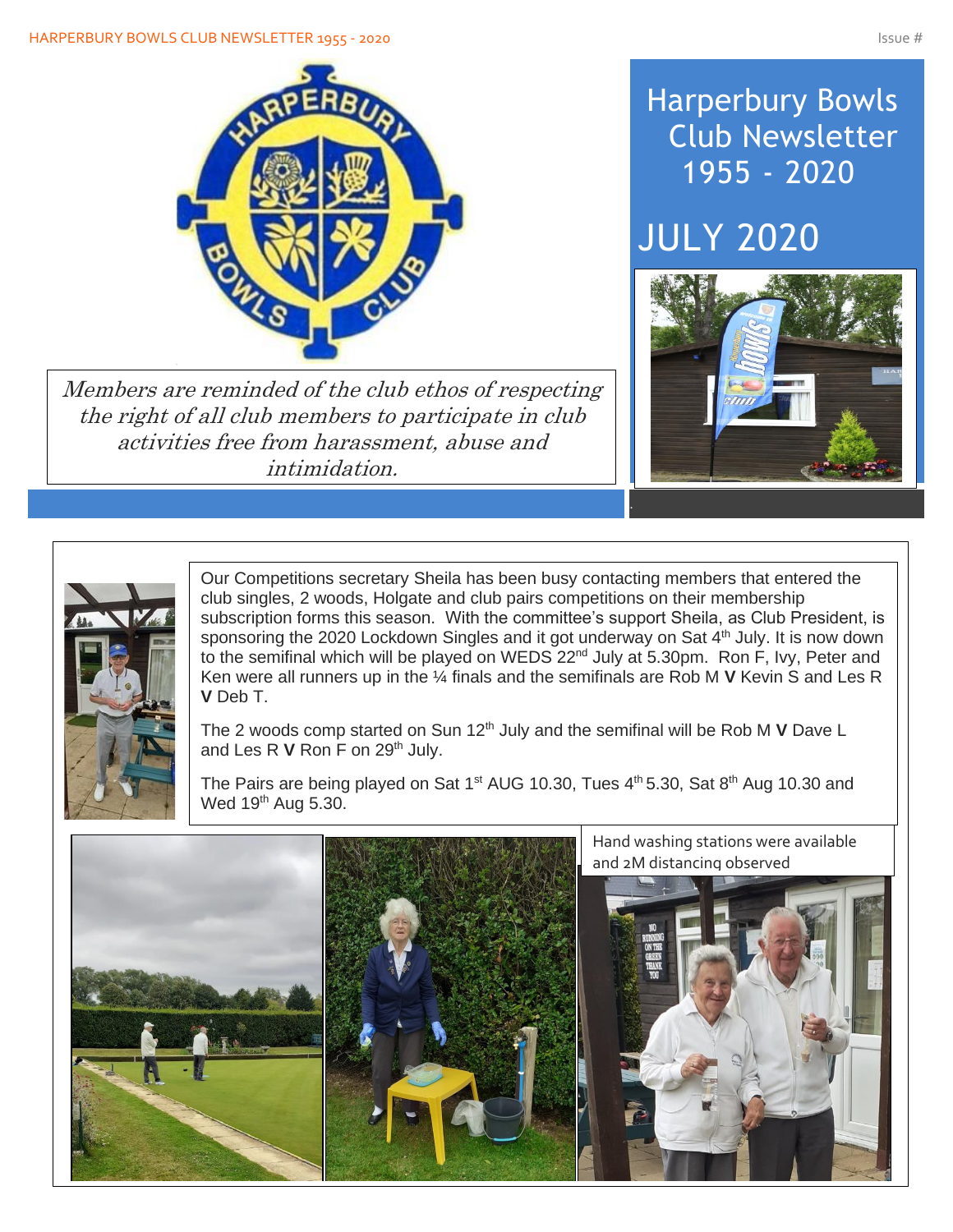## **Committee News.**

The committee met last week and due to the government relaxing the restrictions even more and Bowls England's new guidance re the amount of people etc we have changed/added to the Club's guidance.

Four people from different households can play pairs now as long as 2m social distancing is maintained.

We can also have spectators for the same time slots as the rinks with a Max of 20 people up the club at one time.

The committee are very aware that we have some of our members who have been shielding or live on their own and are now quite nervous about coming out again and feel that coming to the club may well help them get their confidence back.

The club has benches and plastic chairs that can be spread out to 2M apart and with sanitizing spray available to spray and wipe down before and after use. However, it would be easier if spectators brought their own chairs.

The club house remains **closed** unless the bathroom is required and there are clear instructions to follow if used so that you can leave it sanitized. The committee did discuss opening the bar and kitchen but decided at this moment in time it was not feasible. So again, members are required to bring drinks etc with them and take ALL rubbish home again.

#### **To allow us to control our numbers up the club and for track and trace purposes bookings for a rink and spectators and gardeners are made over the phone**.

Bookings are via Dave or Debbie Trollope on the land line first 01727 821287 or a text on Dave 07947833492 or Deb's mobile 07736305128 if you don't want to leave a message on the land line.

You can book on the day you want to bowl/spectate etc or the day before if watching the weather. But no sooner than 48 hours before the day you want to bowl. So ,if looking to bowl on Weds call us Monday, Tues or Weds to book a rink. The rinks are available to book 10.30, 12.30, 2.30, 4.30 and 6.30..

The **sheds are still off limits** and all the equipement is out under the veranda with dipping trays for the mats and sprays for the jacks.

In pairs each player has a mat and the leads have the jacks. Please read the attached changed guideance in **BLUE** re the guideance for pairs as it is different.

We appreciate our guidance might appear to be very stringent to some at the moment especially compared to what you might experience when out shopping but it is for your safety and it will be reviewed on a regular basis. Little steps forward

#### *The committee are aware that some members have chosen to ignore the club guidance and have just been dropping in up the club.*

*They would like to remind members that if a member who has been up the club does contract Covid – and it is possible as the virus HAS NOT gone away - in order to control this disease the Track and Trace teams need to know exactly where that person has been and who they have been in contact with and all those people then self-isolate. This is the only way the UK will control this if it escalates again. All organizations have to log who attends their premises. Please work with us in this as we ALL have a responsibility to keep our selves and everyone else safe*

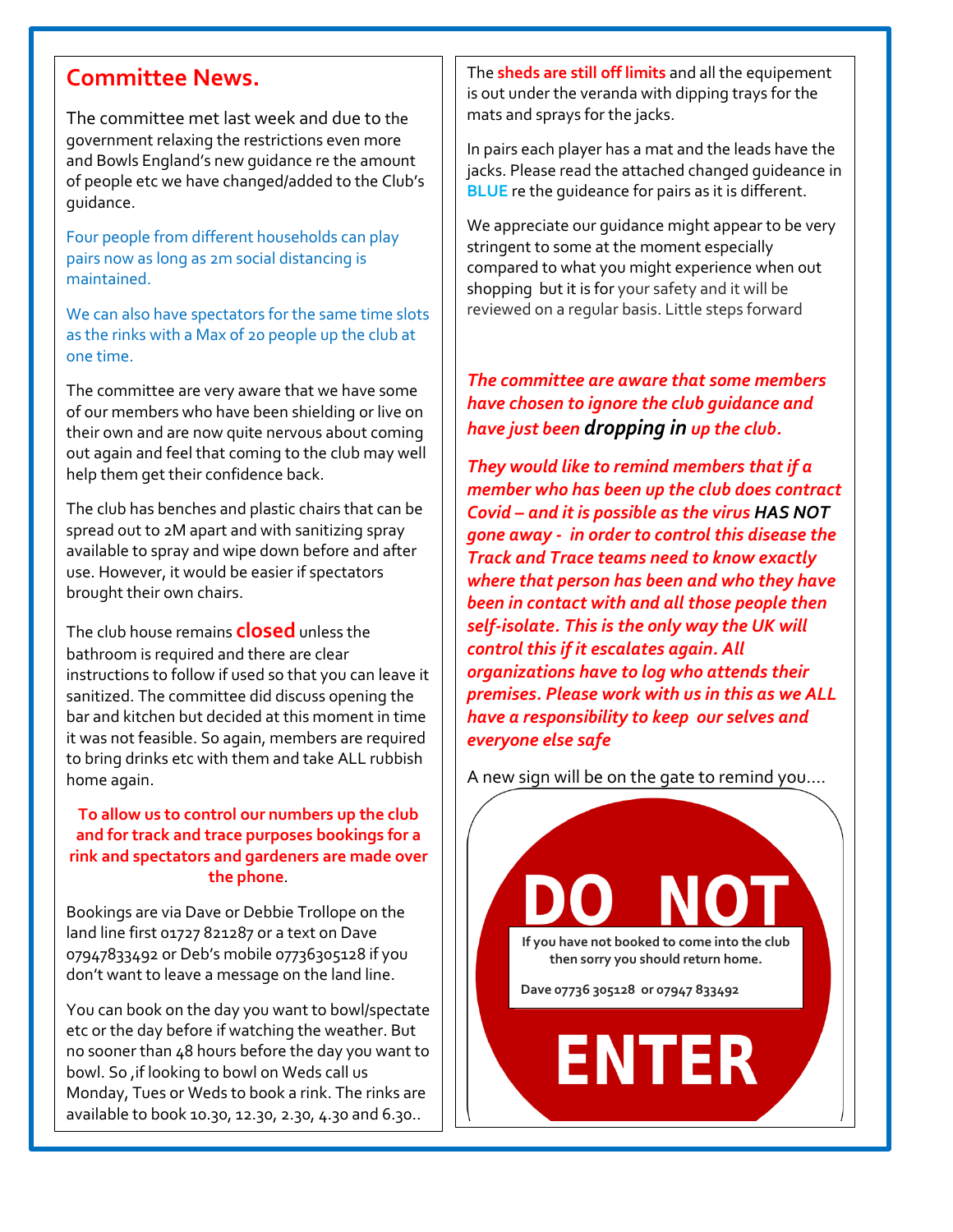### Our Website

 $\overline{\phantom{a}}$ 

So that members who wish to book a rink, spectate or tend their gardens can see who is up the club, Keith W has put a page on the Harperbury club website with the calender of rink bookings. Dave and Debbie will update this each evening to show the number of people attending the club at any one time.

A MASSIVE thank you to Keith for his hard work in sorting this out for us. The website is [www.harperburybowls.org](http://www.harperburybowls.org/)

To view the calendar, scroll down to the bottom of the home page and there is a button to click. While you are on there have a look at all the great stuff on our webpage it is very professional.

I appreciate the fact that we have gone on about the Club guidance a lot in this newsletter but it is there to protect us all. Members MUST take some responsibility for their own safety and that of others and follow them. The committee will review and change them as required – no one wants to get back to having members back up the club using the bar and kitchen etc more than us but covid is still out there.

All those NHS staff that have recently been isolated caught it off each other. They got complacent about the social distancing and masks etc as they had been working with each other through out the lock down. It takes one person to unwittingly contract it, who may not know they have it to pass it on to a vulnerable person. We do not want any more of our members to contract this terrible disease.

| <b>PLEASE DO</b>                                                                                         | <b>PLEASE DO NOT</b>         |
|----------------------------------------------------------------------------------------------------------|------------------------------|
| Text or ring before you go up the club this applies to EVERYONE                                          | Just drop in.                |
| Take hand sanitiser with you                                                                             | Touch other players woods or |
|                                                                                                          | Mats.                        |
| Take drinks and snacks with you                                                                          | Enter the club house unless  |
| Take a chair if spectating                                                                               | to use the bathroom.         |
| If using the bathroom sanitise everything you have touched                                               |                              |
| If not taking a chair sanitize the one you do use.                                                       |                              |
| Follow the quidance around the mat and the jack.                                                         |                              |
| Stay 2 M apart. If you can't do this then wear a mask.                                                   |                              |
| READ the quidance attached paying attention to the                                                       |                              |
| updated items in blue.                                                                                   |                              |
| Understand that you attend the club at your own risk.                                                    |                              |
| If the committee feel that members are not following this quidance and persist on dropping into the club |                              |

If the committee feel that members are not following this guidance and persist on dropping into the club without booking then they will be left with no choice but to close the club again if they feel it is no longer safe for our members.

*THINK – it is not only what you can pass onto others but what others can pass onto YOU*.